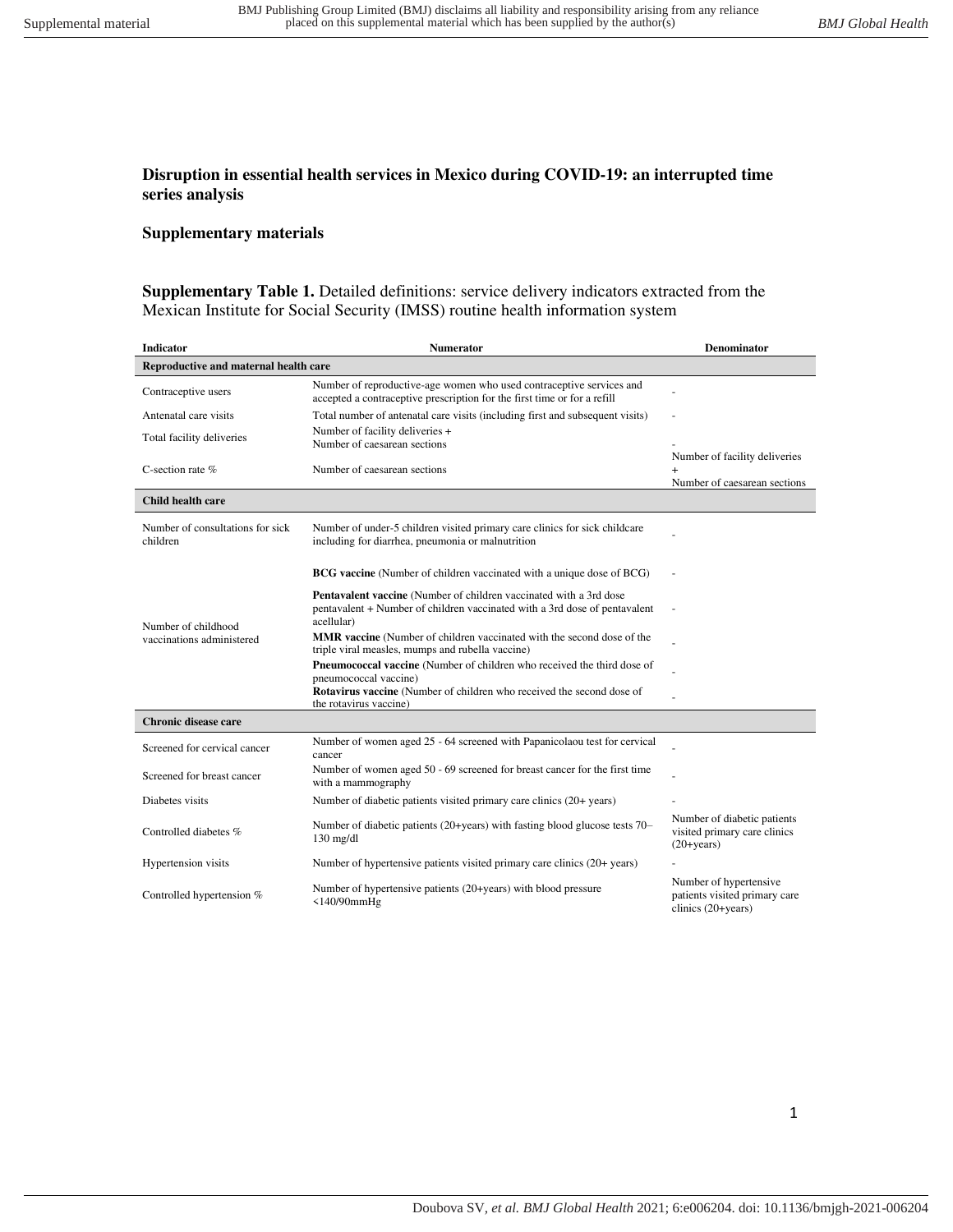# **Supplementary Table 2. Childhood vaccines administered pre- and during COVID-19, Mexican Institute of Social Security, January 2019-December 2020**

|                                        | Pre-COVID-19 <sup>a</sup><br>$N=15$ months |           | During COVID-19<br>$N = 9$ months |           |
|----------------------------------------|--------------------------------------------|-----------|-----------------------------------|-----------|
|                                        | Average<br>per month                       | <b>SD</b> | Average<br>per month              | <b>SD</b> |
| <b>Childhood vaccines</b>              |                                            |           |                                   |           |
| <b>BCG</b> vaccine                     | 21,800                                     | 2.420     | 9.881                             | 9,347     |
| Third dose of the Pentavalent vaccine  | 48,608                                     | 8,902     | 17.823                            | 1,594     |
| Second dose of the MMR vaccine         | 6.436                                      | 4,302     | 6.468                             | 2,313     |
| Second dose of the Rotavirus vaccine   | 16,196                                     | 1,108     | 12,024                            | 1,769     |
| Third dose of the Pneumococcal vaccine | 4,688                                      | 444       | 3.111                             | 745       |

<sup>a</sup>The Pre-COVID-19 period is January 2019 to March 2020. The COVID-19 period includes April to December 2020 BCG is Bacillus-Calmette Guérin

MMR is Measles, Mumps and Rubella